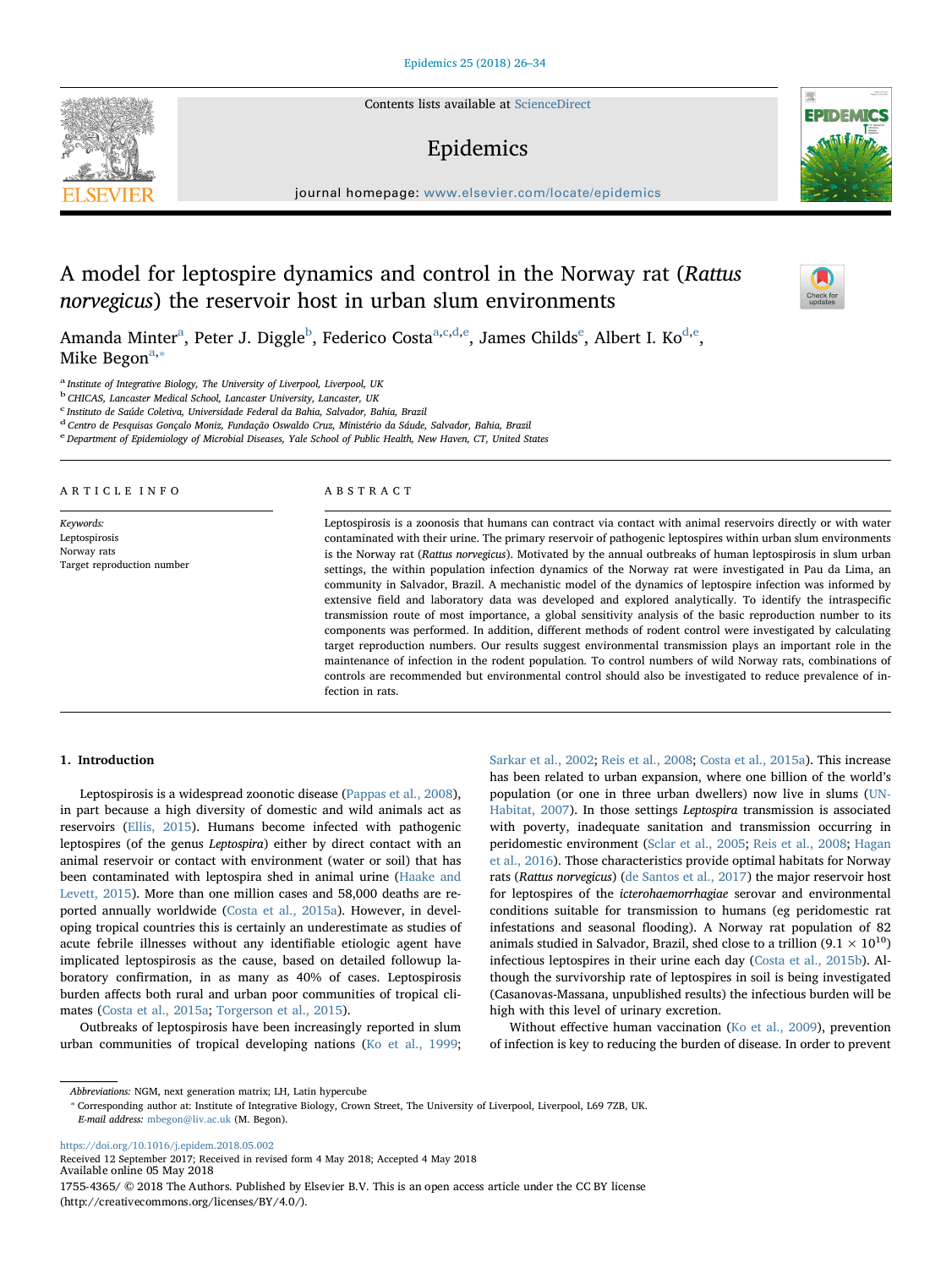<span id="page-1-0"></span>

Fig. 1. Flow diagram of leptospire dynamics in rats.

outbreaks of human leptospirosis, the cycle of transmission must be broken. For leptospirosis, this means reducing contact with contaminated environment and reducing Norway rat populations. Despite being one of the most frequent strategies to prevent human transmission, rodent control has not been proven to be effective. Populations tend to rebound rapidly when control efforts reduce only a fraction of the population ([Glass et al., 2009](#page-7-5)). Rodent control strategies for leptospirosis are hampered by our insufficient knowledge of population ecology of rodent populations and defining effective 'eradication units', although detailed genetic studies of rat populations at varying distance from core sampling points are helping to assess the issue of defining eradication units within Salvador ([Kajdacsi et al., 2013](#page-7-6); [Richardson](#page-8-9) [et al., 2017\)](#page-8-9). Pau da Lima, an urban slum community Salvador city, Brazil, divided into a number of valleys, has been used as a model to study the epidemiology of leptospirosis in urban slums ([Reis et al.,](#page-8-4) [2008\)](#page-8-4). This community registers high annual incidence of leptospirosis ([Felzemburgh et al., 2014\)](#page-7-7) where flooding events wash contaminated soil and water into areas of potential human use. Previous studies have identified that risk of leptospire infection in humans is associated with the presence of rats, almost all of which are Norway rats ([Costa et al.,](#page-7-8) [2014b\)](#page-7-8), and residence in areas prone to flooding [\(Reis et al., 2008](#page-8-4); [Felzemburgh et al., 2014\)](#page-7-7). Prevalence of leptospire infection in the rodent population in Salvador is between 60–80% ([Costa et al., 2014a\)](#page-7-9) and currently there is no evidence of seasonality in prevalence [\(Minter](#page-8-10) [et al., 2017](#page-8-10)).

The Pau da Lima neighbourhood in Salvador, Brazil is comprised of multiple valleys separated by roads which rodents are unlikely to cross ([Feng and Himsworth, 2014\)](#page-7-10). Within a valley, environmental factors of urban slums mean that rodents have access to food and water, leading to high levels of rat infestation ([de Santos et al., 2017\)](#page-8-7). Recent estimates show that on occasion, rat population sizes within the trapping areas of the valleys surpass 100 (Pedra et al, unpublished results) though the population size of the entire valley will be much larger than this value.

Understanding the within-population dynamics of leptospire infection for Norway rats is critical for improving leptospirosis control strategies. Norway rats are able to shed leptospires throughout their life without showing any symptoms of the disease ([Bharti et al., 2003](#page-7-11); [Ellis,](#page-7-0) [2015\)](#page-7-0). The presence of leptospires in the mammary glands and semen of rats provides biological evidence that perinatal, vertical and sexual transmission may occur ([De Oliveira et al., 2016\)](#page-8-11). Outside the burrow, rats may become infected via contact with contaminated environment and through direct transmission through wounds inflicted by other rats ([Costa et al., 2015b\)](#page-7-4). Inside the burrow, rats have frequent contact with

each other through adult grooming, orogenital grooming of pups by the dam [\(Bolles,](#page-7-12) 1960) and with shed urine [\(Grant, 1963\)](#page-7-13). Functionally, this can be represented as direct transmission: infection risk increasing with the frequency of infected rats as opposed to the number of free living leptospires in the environment. Recent analyses of the age-prevalence profiles of rodents trapped in Salvador suggest these multiple routes of transmission do occur in wild rodent populations ([Minter](#page-8-10) [et al., 2017\)](#page-8-10). However, the relative importance of these multiple transmission routes in the maintenance of endemic infection in the rodent population is unknown.

Previous modelling studies for leptospire infection in reservoir host include one for African multimammate mice [\(Holt et al., 2006](#page-7-14)), rat to human infection models in Thailand ([Triampo et al., 2007](#page-8-12); [Pongsumpun et al., 2008;](#page-8-13) [Kongnuy and Naowanich, 2012](#page-8-14); [Pongsumpun, 2012, 2014;](#page-8-15) [Zaman et al., 2012;](#page-8-16) [Pimpunchat et al., 2013](#page-8-17); [Khan et al., 2014](#page-8-18)) and a multiple reservoir to human model [\(Baca-](#page-7-15)[Carrasco et al., 2015\)](#page-7-15). However, none look in detail at infection dynamics within Norway rat populations and all lack empirical information to inform model parameters.

Herein, a model is presented to describe the dynamics of leptospire infections in Norway rats in the urban slum environment of Salvador, Brazil. The model incorporates empirical data on rat population demography and characteristics of leptospiral acquisition and maintenance collected through several field and laboratory studies conducted in the Pau da Lima slum area of Salvador [\(Costa et al., 2014a](#page-7-9); [Costa et al., 2015b;](#page-7-4) [De Oliveira et al., 2016](#page-8-11); [Panti-May et al., 2016](#page-8-19)). We characterise the basic reproduction number,  $R_0$ , and investigate the contribution of the multiple transmission routes in the occurrence of endemic infection. We then go on to utilise recent developments of the concept of targeted control efforts aimed at sub-populations of the host ([Shuai et al., 2013](#page-8-20)) and quantify percentage reductions needed to control leptospirosis based on target reproduction numbers representing different rodent management programs tailored to urban Norway rats. We include the important elements needed to describe the dynamics of infection but in a model simple enough to maintain analytical tractability, aiding its application to other water-borne or environmentally transmitted pathogens.

#### 2. Methods and analytical results

#### 2.1. Model formulation

[Fig. 1](#page-1-0) is a schematic representation of Leptospira infection in rats.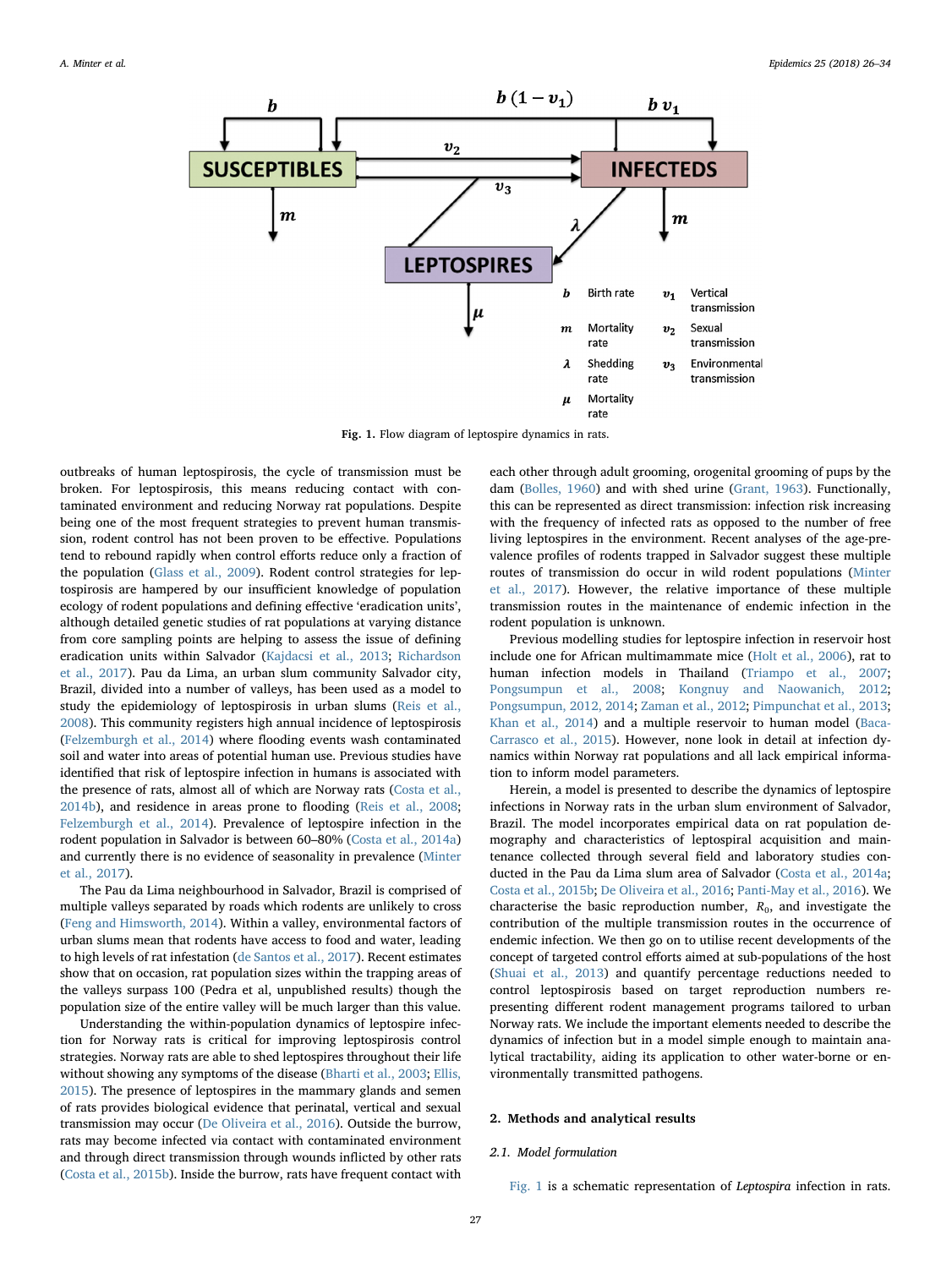There is no evidence of seasonal patterns in Norway rat reproductive parameters in Salvador ([Panti-May et al., 2016\)](#page-8-19) and so we assume rats are born at a constant rate *b*. A proportion of the infected rats, *υ*<sup>1</sup> give rise to infected offspring by vertical or perinatal (pseudo-vertical) transmission. There is assumed to be no time delay between acquiring infection and becoming infected, and once infected, rats are infected for their entire lifetime. Susceptible rats can become infected via direct transmission *υ*<sup>2</sup> (representing a combination of sexual contact and direct contact in a shared nest), or environmental transmission *υ*3. Direct transmission is assumed to be frequency dependent as it is largely a result of sexual and social contact [\(Begon et al., 2002](#page-7-16)); environmental transmission is assumed to be density dependent, increasing with the numbers of susceptibles and free-living leptospires. Once infected, rats shed leptospires at a rate *λ*. In the environment, leptospires die at a rate  $μ$ . In the absence of evidence of disease, susceptible and infected rats suffer mortality at the same rate *m* [\(Ellis, 2015\)](#page-7-0).

Given rodents are unlikely to cross the roads that separate the valleys [\(Feng and Himsworth, 2014](#page-7-10)) we assume there is no migration between valleys. Our model represents a closed population of rodents within one valley of Pau da Lima where the number of animals is at a self-regulated carrying capacity (rate of birth is equal to the mortality rate) [\(Davis, 1953](#page-7-17)).

Given the high prevalence of infection and the large rates at which rats shed leptospires, *v*<sub>3</sub> will be low in absolute value. However, dealing with parameter values so low in numerical analysis, such as parameter estimation, can be problematic. Therefore, we re-scale the free number of living leptospires, otherwise *L*, to  $L = L/\lambda$ , and the environmental transmission rate to  $v_3 = v_3 \lambda$ , where λ is the shedding rate of leptospires. We can then describe these processes using a system of ordinary differential equations, where *Y* denotes the number of infected animals, *H* the total population size and  $L'$  is the number of free living leptospires expressed in shedding units.

$$
\frac{dY}{dt} = bv_1 Y + v_2 \frac{(H - Y)Y}{H} + v_3 (H - Y) L' - mY \tag{1}
$$

$$
\frac{dL'}{dt} = Y - \mu L' \tag{2}
$$

The model has two equilibrium states: infection free and endemic infection. See Supplementary materials S1 for details of the equilibrium states and analysis of their stability.

#### 2.2. Importance of transmission routes

In determining the drivers of endemic infection, it is of interest to understand the relative importance of the different transmission routes. The basic reproduction number  $R_0$  gives 'the average number of secondary cases arising from an average primary case in an entirely susceptible population', and so the infection can invade and then spread for as long as the reproduction number remains greater than one ([Keeling and Rohani, 2008](#page-8-21)). We can investigate the importance of different transmission routes by studying the contributions of the different components of the basic reproduction number.

<span id="page-2-0"></span>

| Ranges of parameter values used in the sensitivity analysis of $R_0$ . |  |  |  |  |  |  |  |
|------------------------------------------------------------------------|--|--|--|--|--|--|--|
|------------------------------------------------------------------------|--|--|--|--|--|--|--|

#### 2.2.1. Basic reproduction number

Due to the multiple routes of transmission, the expression for the reproduction number was found using the next generation matrix (NGM) method ([Diekmann et al., 1990\)](#page-7-18). First, the terms responsible for new infections need to be distinguished from all other terms in the system. The matrix F comprises these 'new infection terms' while the matrix V comprises all other additions and removals from the number of infected and free living leptospires. Taking the partial derivatives of the components of F and V with respect to *Y* and *L*′ gives matrices *F* and *V*, respectively. The next generation matrix is defined as  $F. V^{-1}$ . The choice of F and V, with particular reference to treatment of the state variable for the free-living pathogens, will lead to different expressions for  $R_0$  [\(Bani-Yaghoub et al., 2012](#page-7-19)). In the present case the free-living leptospires act as an environmental reservoir, and so secondary free-living leptospires should be added to the leptospire state via shedding, and shedding placed in the F matrix. The basic reproduction number is then:

$$
R_0 = \frac{1}{2}(R_{v_1} + R_{v_2} + \sqrt{4R_{v'_3} + (R_{v_1} + R_{v_2})^2})
$$
\n(3)

Where  $R_{v_1} = v_1$ ,  $R_{v_2} = v_2/m$  and  $R_{v_3} = (1/m)$ .  $(Hv_3'/\mu)$  are the individual reproduction numbers for the three different transmission routes (for full derivation see Supplementary materials S2). The first infections in a susceptible population occur via vertical or sexual transmission, shedding from these first infections leads to additional risk from environmental transmission, hence the non-linear expression of the basic reproduction number.

An infected animal will give birth to infected animals at a rate of *bυ*<sup>1</sup> over its lifetime 1/*m*. Hence the basic reproduction number for vertical and pseudo-vertical transmission is  $\frac{bv_1}{m}$ , but given that the system is at its carrying capacity,  $b = m$ , and so  $\frac{bv_1}{m}$  becomes  $v_1$ . Given that  $v_1$  is a proportion, the basic reproduction number for the route of vertical transmission can never be more than one. For direct transmission, the basic reproduction number is the rate at which direct transmission occurs over the lifespan of an infected rat (1/*m*). The basic reproduction number for environmental transmission can be interpreted as the rate at which leptospires are shed *λ* (after re-scaling this as a rate of 1 per rat in  $L'$  units), over the lifespan of an infected rat  $(1/m)$ , which will either infect new hosts  $(Hv_3)$  or die at rate  $\mu$ .

#### <span id="page-2-1"></span>2.2.2. Global sensitivity analysis of  $R_0$

To investigate the global sensitivity of  $R_0$ , we used the Sobol' [\(2001\)](#page-8-22) method, which calculates sensitivity 'indices' by dividing up the variance of the output of a function into fractions, to be attributed to the inputs. The first order indices (main effects) are the effects of the various parameters of a function (here,  $R_0$ ). The total indices (total effects) measure the overall effect of a parameter, including all the variance caused by its interactions with other parameters. When the output is binary (here, whether  $R_0 > 1$ ) the total effect is of most interest: is there a component which contributes most to the occurrence of endemic infection? The method requires, as inputs, parameter ranges on which to perform the sensitivity analysis. The parameter ranges specified in [Table 1](#page-2-0) were used in a Latin hypercube (LH) design (Latinhyper, R

| Parameter | <b>Definition</b>                                           | Units             | Range                 | Source/Comments                                                       |
|-----------|-------------------------------------------------------------|-------------------|-----------------------|-----------------------------------------------------------------------|
| b/m       | Birth/Rat mortality rate                                    | $Day^{-1}$        | $0.007 - 0.024$       | A mean'isfespan' of 20 to 6 weeks (Glass et al., 1989) Note $b = m$ . |
| $v_1$     | Proportion of pups infected from suckling and born infected | $Day^{-1}$        | $0 - 0.25$            | Around 20% pups are infected (Minter et al., 2017).                   |
| $v_2$     | Transmission rate via direct transmission                   | $Day^{-1}$        | $0 - 0.01$            | Based on Holt et al. (2006).                                          |
| $v_3$     | Transmission rate via the environment                       | $Day^{-1}$        | $2.12 \times 10^{-5}$ | Estimated in Section 2.2.2.                                           |
| $\mu$     | Mortality rate of leptospires in the environment            | $\text{Dav}^{-1}$ | $0.01 - 0.1$          | Long (approx. 100 days) or short lived (approx. 1 day).               |
| Н         | Total population size                                       | Number of rats    | $200^\circ$           | The number of rats at carrying capacity in one valley.                |

<span id="page-2-2"></span>\* For this analysis, we investigate a population of rodents with a fixed size of 200.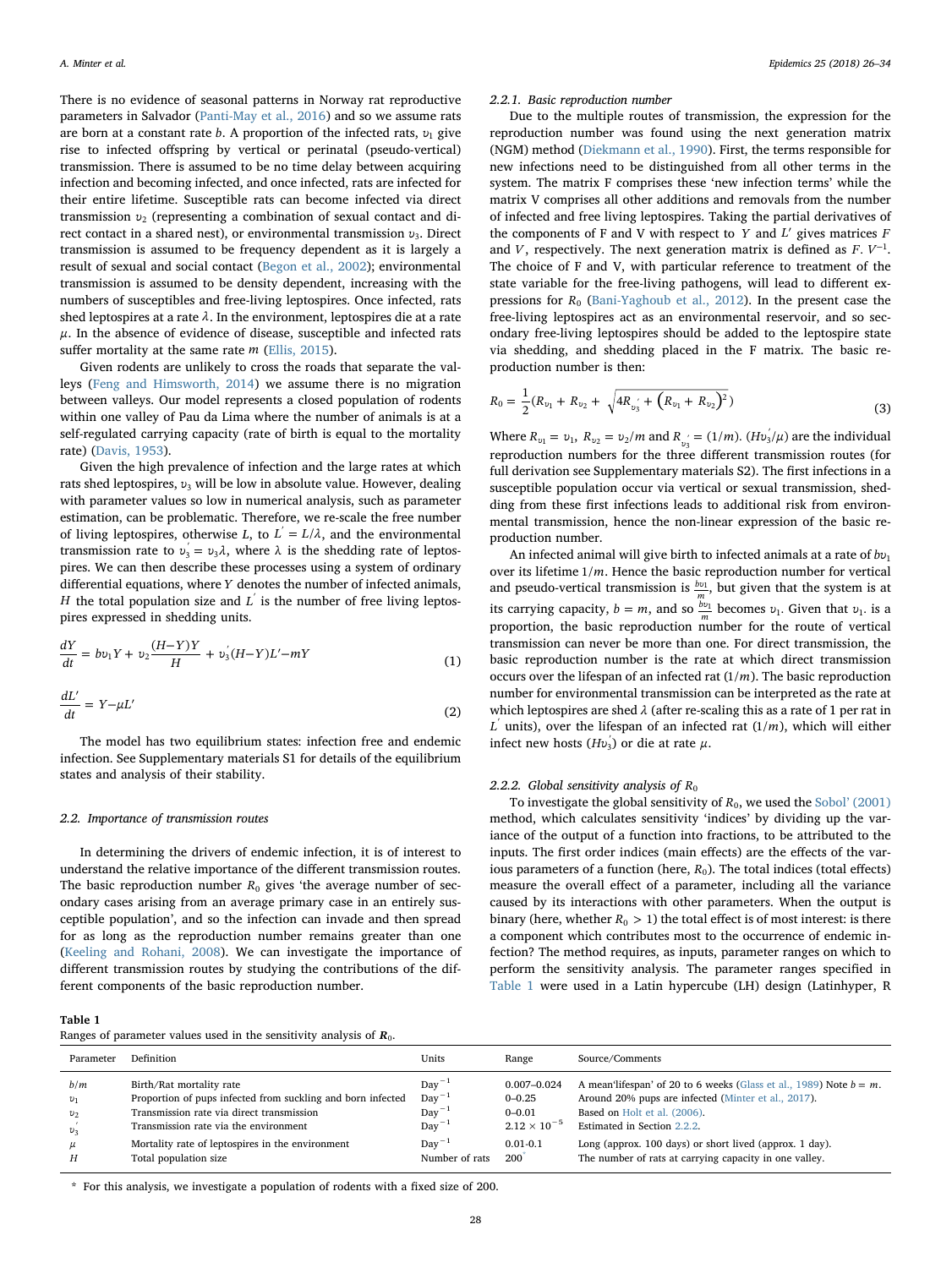#### <span id="page-3-0"></span>Table 2

Target populations with corresponding control measure, target set and target reproduction number.

| Target                                                                    | Control                                | Target set                              | Target reproduction number                                                                                                                                                                       | Proportion $p_{S}$                                                     | Condition                                                         |
|---------------------------------------------------------------------------|----------------------------------------|-----------------------------------------|--------------------------------------------------------------------------------------------------------------------------------------------------------------------------------------------------|------------------------------------------------------------------------|-------------------------------------------------------------------|
| Host population                                                           | Remove rats                            | $S = \{(1,1), (1,2)\}\$                 | $T_S = R_{v1} + R_{v2} + R_{v2}$                                                                                                                                                                 | $p_S = \left(1 - \frac{1}{Rv_1 + Rv_2 + R_{v_2}}\right).$              | $R_{v_1} + R_{v_2} + R_{v_2} > 1$                                 |
| Control via direct and<br>vertical transmission<br>only                   | Remove rats                            | $S = \{(1,1)\}\$                        | $T_S = \frac{(R_{\nu_1} + R_{\nu_2})}{1 - R_{\nu'}}$                                                                                                                                             | $p_S = \left(1 - \frac{1 - R_{v'_3}}{(R_{\nu 1} + R_{\nu 2})}\right).$ | $R_{v_3}$ < 1 and<br>$R_{v1} + R_{v2} + R_{v3} > 1$               |
| Control via environmental<br>transmission only or<br>control via shedding | Remove rats<br>or improve<br>drainage  | $S = \{(1,2)\}\$ or<br>$S = \{(2,1)\}\$ | $T_S = \frac{R_{v'_3}}{1 - (R_{v_1} + R_{v_2})}$                                                                                                                                                 | $p_S = \left(1 - \frac{(R_{v_1} + R_{v_2})}{R_{v'_1}}\right).$         | $R_{v_1} + R_{v_2} < 1$ and<br>$R_{v_1} + R_{v_2} + R_{v'_2} > 1$ |
| Control via environmental<br>transmission and<br>shedding                 | Remove rats<br>and improve<br>drainage | $S = \{(1,2), (2,1)\}\$                 | $T_S = \tfrac{1}{2} (R_{v_1} + R_{v_2} + \sqrt{4 R_{v'_3} + (R_{v_1} + R_{v_2})^2}) \quad \, p_S = 1 - \tfrac{1}{\tfrac{1}{2} (R_{v_1} + R_{v_2} + \sqrt{4 R_{v'_3} + (R_{v_1} + R_{v_2})^2})}.$ |                                                                        | $R_0 > 1$                                                         |

package FME) to ensure that the entire parameter space was sampled ([McKay et al., 1979](#page-8-23)).

The rate of infection from the environment,  $v_3$ , is not easily measured, so it is necessary to estimate a value for it in order to achieve a realistic output. In the absence of longitudinal data on infection dynamics in rats, and with no evidence that prevalence is seasonal, prevalence data from the field is considered a stable value. Given the midpoint of the ranges for the birth/mortality rate  $(b/m)$  and mortality rate of leptospires  $(\mu)$ , and transmission parameters set to zero ([Table 1](#page-2-0)), values of  $v_3'$  were found such that the model could achieve realistic prevalence. Specifically, the endemic equilibrium was calculated for given values of the environmental transmission rate *ν*<sub>3</sub>, and the values were 'accepted' if the resulting prevalence of infection was projected to be in the range 60–80% (as found by ([Costa et al., 2014a](#page-7-9))). The highest value accepted was  $2.12 \times 10^{-5}$ , which was used as the upper limit of the range for environmental transmission rate *υ*3′. The lower limit was zero.

Using the ranges as shown in [Table 1](#page-2-0), global sensitivity analysis of  $R_0$  to its different components was performed using  $2 \times 10^5$  LH samples based on previously proposed formulas ([Jansen, 1999](#page-7-21); [Saltelli et al.,](#page-8-24) [2010\)](#page-8-24) (soboljansen, R package sensitivity). Regardless of the formulation of  $R_0$  using the NGM method, the two formulations of the basic reproduction number agree at the threshold  $R_0 = 1$ , so it was only necessary to perform the sensitivity analysis on one formulation (see Supplementary material S3).

#### 2.2.3. Target reproduction numbers

In the control of any infectious disease, there may be multiple control strategies available, which, for example, instead of targeting both the host and the environment, may target just one of these, or even target one sub-population of either. The type reproduction number ([Roberts and Heesterbeek, 2003\)](#page-8-25) is an expression that provides a threshold for the occurrence of infection in the host population for different population types, e.g. the host population or the environment. If control measures for the environment are cheaper or easier to implement, a type reproduction number for the environment might be of more use than the basic reproduction number. The target reproduction number [\(Shuai et al., 2013\)](#page-8-20) extends this approach. Target reproduction numbers provide a threshold value similar to the basic and type reproduction numbers, but here a sub-population within a population type is targeted in order to eradicate infection in the host population.

The elements of the NGM describe the secondary infections of different population types in the present case, as follows.

$$
\text{NGM} = \begin{bmatrix} v_1 + \frac{v_2}{m} & \frac{Hv_3'}{\mu} \\ \frac{1}{m} & 0 \end{bmatrix}
$$

The columns refer to the host and to the environment, respectively. The first row of the NGM thus describes the secondary infections, either by vertical and direct transmission  $(v_1 + v_2/m)$  or environmental transmission ( $Hv_3/\mu$ ). Secondary free-living leptospires are only generated by shedding (we do not include any kind of bacterial growth within the environment), and so the only entry in the second row is the average lifetime of an infected rat (1/*m*).

Sub-populations, or target sets, denoted *S*, correspond to entries of the NGM which are being targeted. For example, when the target set,  $S = \{(1,1)\}\)$ , the target population is the entry in the first row and first column of the NGM, the vertical and direct transmission routes. The target reproduction number  $T_s$  for target set  $S$  can be used to calculate the percentage of target set *S* entries that need to be removed in order to eradicate infection in the host population. The proportion is given by  $p<sub>s</sub> = 1 - 1/T<sub>s</sub>$  [\(Shuai et al., 2013](#page-8-20)). Different control methods can be used to reduce different target populations. In the case  $S = \{(1,1)\}\)$ , the control method would be to destroy burrows (reducing vertical transmission) and pre-emptive removal of susceptible rats (reducing direct transmission). [Table 2](#page-3-0) shows these target populations, the control methods, target sets  $S$ , and target reproduction numbers  $T_s$ , along with the proportion *ps* and corresponding conditionalities. For example, the target reproduction number in the present case requires that  $R_{\text{m}}$  < 1. Infection could be eradicated by controlling direct and vertical transmission only if environmental transmission would not otherwise sustain infection.

#### 3. Results

#### 3.1. Quantifying R<sub>0</sub>

The range of the basic reproduction number for vertical transmission generated by the parameter values in [Table 2](#page-3-0) does not include one ([Table 3,](#page-3-1) [Fig. 2](#page-4-0)), so vertical transmission alone cannot be responsible for the occurrence of endemic infection. The range for direct transmission does include one, but the mean is 0.36 ([Table 3](#page-3-1), [Fig. 2\)](#page-4-0), so for most of the parameter values, direct transmission will not be solely responsible for endemic infection. For environmental transmission, the highest basic reproduction number observed was 6.54, but the mean was much lower (0.62, [Table 3](#page-3-1), [Fig. 2\)](#page-4-0). Environmental transmission does have the potential to be solely responsible for endemic infection. The mean value for  $R_0$  was greater than one, which held for 46% of the

#### <span id="page-3-1"></span>Table 3

Ranges of the basic reproduction numbers for each transmission route based on LH samples used in sensitivity analysis.

| Component                                | Mean (Min, Max)   |
|------------------------------------------|-------------------|
| Vertical transmission, $R_{v1}$          | 0.13(0.0.25)      |
| Direct transmission, $R_{\nu 2}$         | 0.36(0, 1.39)     |
| Environmental transmission, $R$ $\prime$ | 0.62(0.02, 6.54)  |
| $R_0$                                    | 1.01(0.038, 3.11) |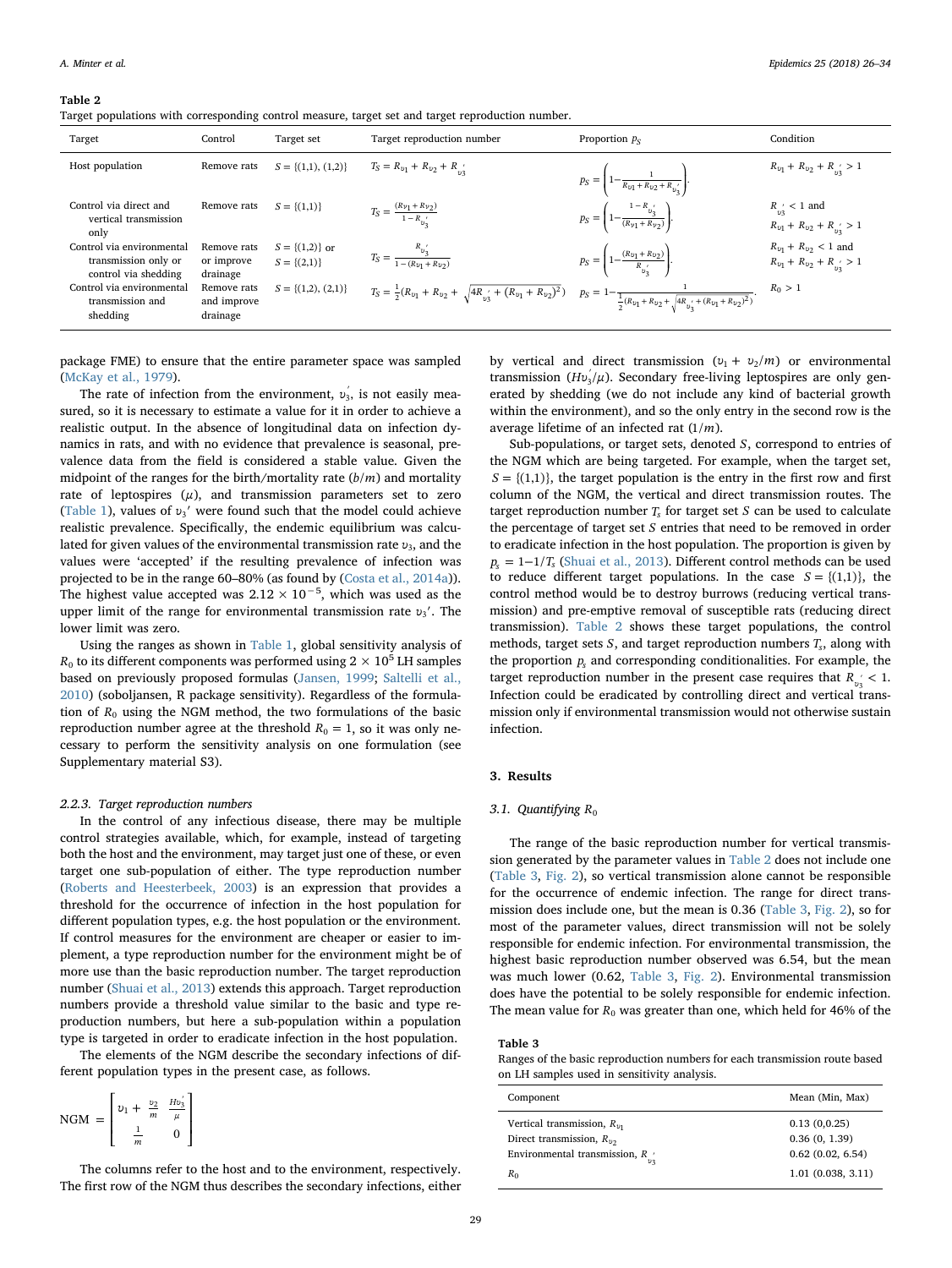<span id="page-4-0"></span>

Fig. 2. Histograms of the distributions of basic reproduction numbers for each transmission route based on LH samples used in sensitivity analysis.

calculated basic reproduction numbers of the  $2 \times 10^5$  LH samples.

### 3.2. Global sensitivity analysis of  $R_0$

The main effect for  $R_{\nu_1}$  was very low, indicating that varying this component alone had little effect on going over the threshold  $R_0 > 1$ ([Fig. 3](#page-4-1)). The component  $R_{v_2}$  had a higher main effect, and  $R_{v_2}$  the highest. The same pattern holds for the total effect, but with *Rυ*<sup>1</sup> having a relatively higher value than its main effect when its role is considered in combination with the other transmission routes.

Given the simplicity of the formulations of *R<sub>υ1</sub>* and *R<sub>υ2</sub>*, we chose to only explore the relationship beween paramaters enerteing *R<sub>υ3</sub>* ([Fig. 4](#page-5-0)). The changes in the magnitude of the overall basic reproduction number and the basic reproduction number for environmental transmission were investigated in respect to changes in parameters which contribute to  $R_{v_2}$ <sup>'</sup> [\(Fig. 4\)](#page-5-0). When changes in a parameter value result in a non-linear decrease in *R*<sub>*v*3</sub>, the same relationship is observed between changes in that parameter value and  $R_0$  [\(Fig. 4](#page-5-0)). This is true for mortality rate of rats  $m$ , and mortality rate of leptospires  $\mu$ . For changes in the value of environmental transmission rate  $v_3$ , there is a non-linear increase in  $R_0$ and a linear increase in  $R_{\nu_3}$ , whereas for changes in population size ,  $H$ , there is a linear increase in  $R_0$  and  $R_{\nu_3}$ .

<span id="page-4-1"></span>

Fig. 3. Main and total effect for the different components of  $R_0 > 1$ .

## 3.3. Quantifying control efforts

The percentage of entries that need to be reduced is on average lower when all transmission routes exist, and the additive reproduction number is more than one [\(Fig. 5a](#page-6-0)), whereas when only environmental transmission exists, a higher percentage of entries must be reduced. The LH samples generated  $R_{v_1} + R_{v_2} < 1$  in approximately 95% of the parameter sets. Therefore, the most likely scenarios are that all transmission routes can exist (a) and only environmental transmission exists (c). Given our uncertainty in the model parameters, it is likely that a control applied to the environment would reduce infection successfully. However, it should be acknowledged that there are occasions where it could not.

For environmental controls, the percentage of entries that need to be removed has a heavily skewed distribution [\(Fig. 5](#page-6-0)d). When both rats and the environment are targeted ([Fig. 5e](#page-6-0)) the corresponding target reproduction number does not have the constraint that only environmental transmission exists . Hence the conditions for this scenario are met more often. In addition, targeting rats and leptospires simultaneously had, on average, the lowest percentage requiring removal.

### 4. Discussion

In both temperate and tropical regions, the Norway rat is a significant reservoir for human and animal leptospirosis ([Bharti et al.,](#page-7-11) [2003;](#page-7-11) [Costa et al., 2014a\)](#page-7-9). In many of these settings, controlling the reservoir host in order to reduce levels of human infection is the most viable option ([Costa et al., 2017\)](#page-7-22). The model framework presented here has been developed specifically to describe leptospire dynamics in Rattus norvegicus. The basic reproduction number was characterised for our study system, urban slums in Salvador, Brazil. Our results suggest that environmental transmission contributes most to the occurrence of endemic infection in the rodent population, and that controls related to the environment, such as improving drainage, would be most effective in reducing infection in the rodent population.

Global sensitivity analysis was performed on the basic reproduction number as a binary value ([Davis et al., 2010\)](#page-7-23). This suggested that all transmission routes have the potential to play a role in the occurrence of endemic infection. Importantly, vertical transmission cannot be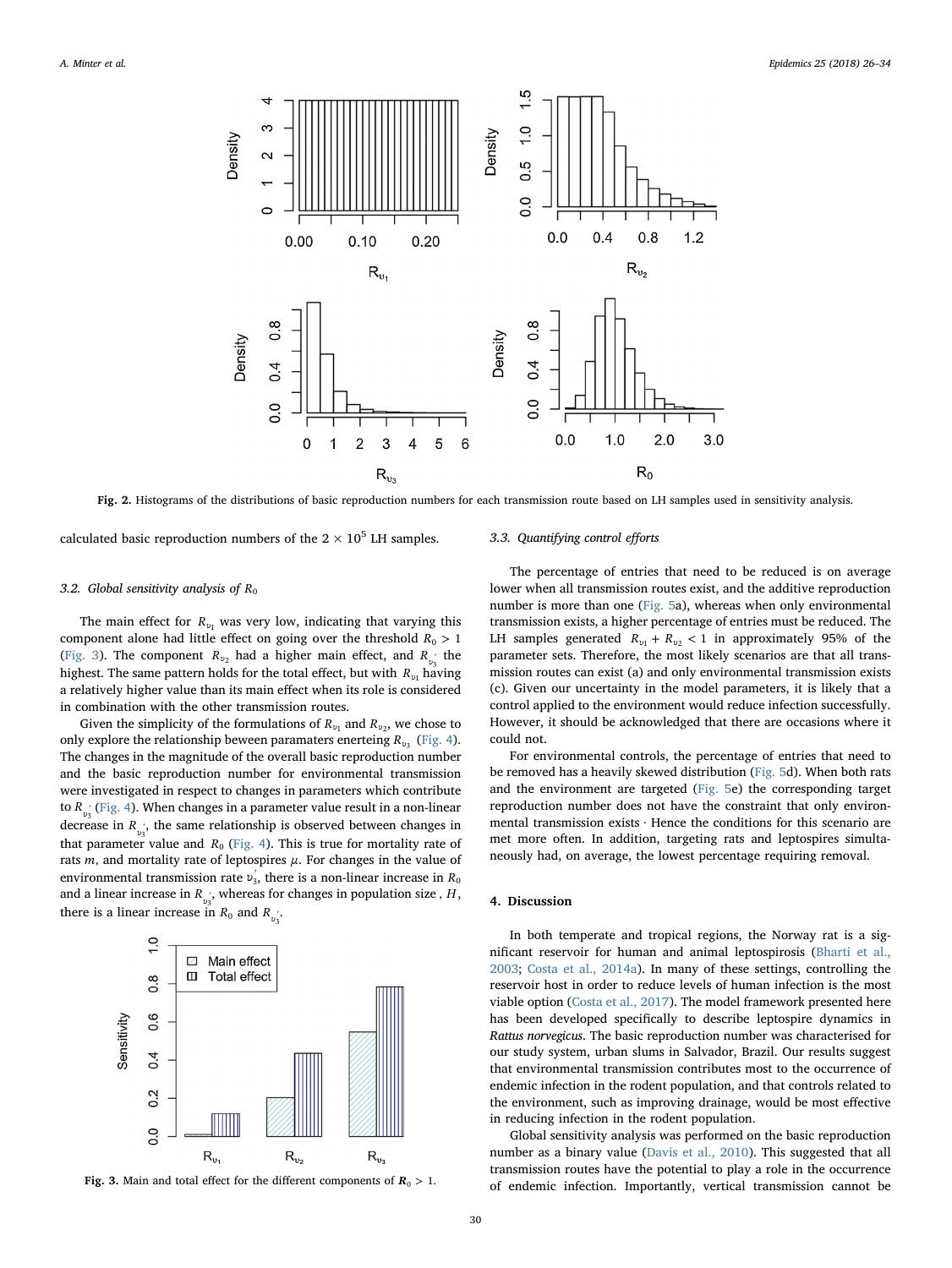<span id="page-5-0"></span>

**Fig. 4.** Changes in the basic reproduction number  $R_0$  (dashed line) and the basic reproduction number for environmental transmission only  $R_{\nu_3'}$  (solid line) and with respect to changes in mortality rate *m*, environmental transmission rate *υ′* <sup>3</sup>, leptospire mortality rate *μ* and population size *H*.

solely responsible for the occurrence of endemic infection ([Table 3](#page-3-1), [Fig. 3](#page-4-1)), but may contribute when accompanied by other transmission routes. Changes in the rate of direct transmission will have a greater effect on the occurrence of endemic infection than vertical transmission, but changes in the rate of environmental transmission will have an even greater effect. Similar results were found by [Xiao et al. \(2007\)](#page-8-26) who investigated the contribution of different transmission routes on the dynamics of Salmonella infection in an unmanaged animal population. They concluded that vertical transmission had little effect on the model dynamics, whereas changes in direct and indirect transmission led to changes in the behaviour of the model at equilibrium. Additionally, in the [Holt et al. \(2006\)](#page-7-14) framework for leptospire infection in the African multimammate mouse, their analysis revealed that most important transmission route for affecting the prevalence of leptospirosis in rats was indirect (via the environment).

Disease control can only be considered for implementation when the required effort is judged to be realistic or feasible in the given setting. However, as illustrated by this analysis, it is necessary to take into consideration how often the conditions are met on the target reproduction number and the corresponding level of reduction required to eradicate infection. Controlling leptospirosis by targeting vertical,

pseudo-vertical and direct transmission is not a viable option in the slums. Even when the condition for the environmental transmission is met, which is unlikely to occur [\(Costa et al., 2017](#page-7-22)), there is no guarantee that percentage reduction will be low. Often the conditions for vertical and direct transmission are met, but then the percentage reductions needed to implement control via environmental transmission only are too high to be considered feasible.

The percentage entries that need to be reduced to eradicate infection was on average lowest when both rats (reduction by removing rats) and leptospires shedding (reduction by improving drainage) were targeted at the same time. The target reproduction number for control via shedding was the same expression as for control by environmental transmission. That is, a measure to reduce leptospires in the environment would require the same level of reduction as a control measure to reduce contact between rats and leptospires. But in reality, applying environmental controls would be most difficult in terms of allocation of resources and organisation. Removal of rats via trapping or rodenticide is a control measure that has already been applied by the city Government at the Pau da Lima site with limited results. [Holt et al.](#page-7-14) [\(2006\)](#page-7-14) recommended removing multimammate mice, as opposed to habitat management, as the more effective control strategy, but they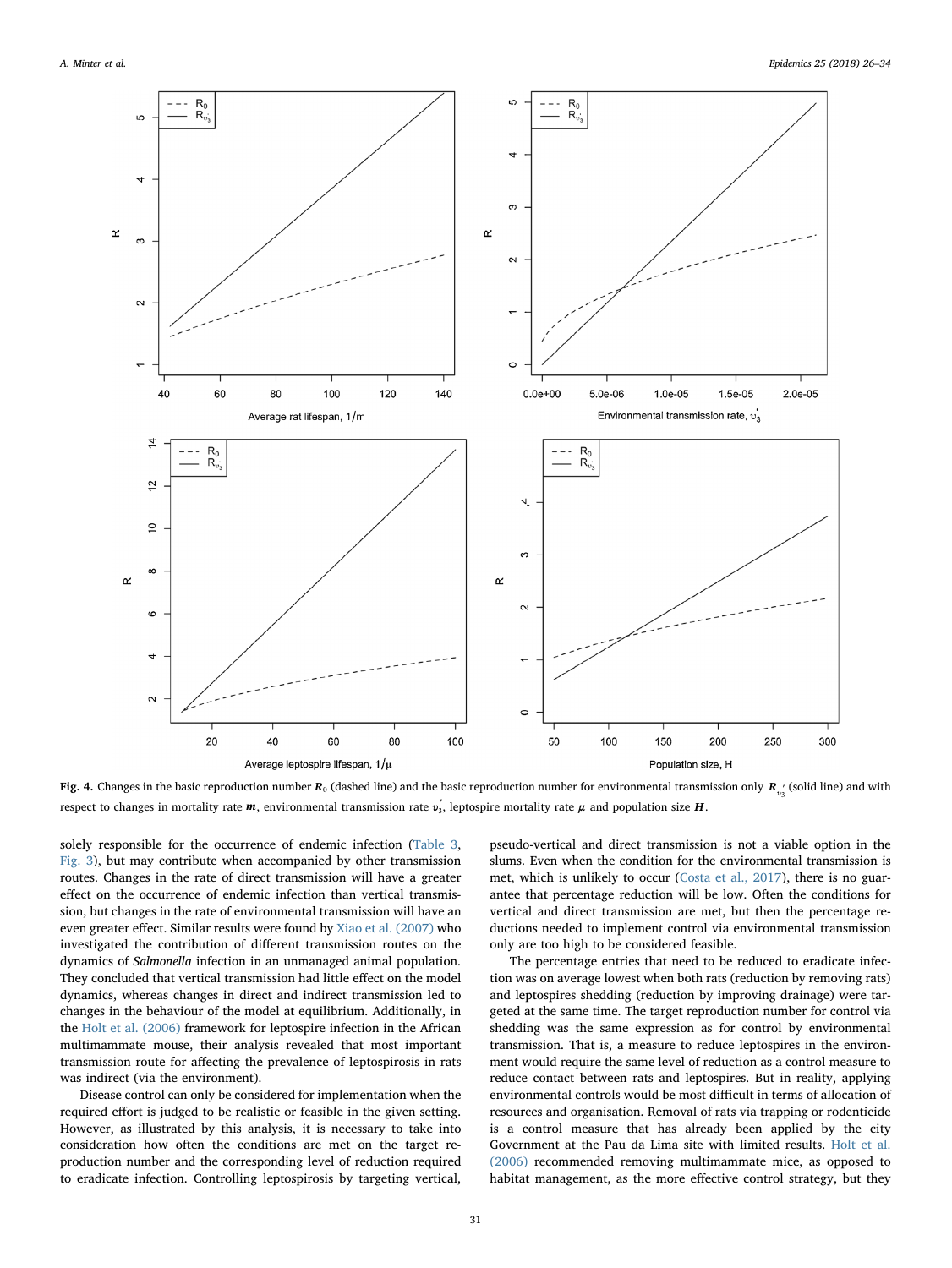<span id="page-6-0"></span>

Fig. 5. Percentage of the  $2 \times 10^5$  LH samples for which the conditions identified in [Table 2](#page-3-0) were met for the target reproduction number and corresponding percentage of *S* entries that need to be reduced to eradicate infection via rodent control a) all transmission routes can exist, b) only vertical and direct transmission exist, and for environmental control c) only environmental transmission exists, d) environmental transmission exists, and e) no constraints on which infection routes exist.

did not investigate any environmental control.

In our study, the removal of rats when the reproduction number is more than one would require on average a lower level of reduction than targeting solely the environment. Though controlling via environmental transmission and the reservoir would on average require a smaller reduction than solely removing rats, removing rats is easier to implement. However, the effect of removing rodents is temporary control as rodents recover quickly from population decrease ([Shilova](#page-8-27) [and Tchabovsky, 2009\)](#page-8-27). Due to its ease of application, we recommend removal of rodents as a control measure but only as a first line strategy. Environmental control, though more difficult to achieve in practice, would result in a permanent reduction in risk. In addition, given that both rodents and humans acquire infection via the environmental reservoir, targeting the environmental would reduce risk for both populations. Application of rodent removal alongside an environmental control would have the dual effect of reducing environmental transmission risk in rodents, reducing the rodent population and at the same time reducing human risk from infection.

Our identification of the importance of environmental transmission is supported by other modelling studies with multiple transmission routes, but we note, nonetheless, that its rate was the only parameter that had to be estimated. We treated all other parameters as fixed and known and estimated the environmental transmission rate according to whether model predictions of prevalence were within the range found in animals trapped in the field and tested for infection. This analysis of the transmission routes was based on parameter ranges passed to  $R_0$ , and not a fixed value of the environmental transmission rate. Model validation is an important step in the development of a mathematical framework [\(Restif et al., 2012\)](#page-8-28). The global sensitivity analysis was used for finding which transmission route was most important in the occurrence of endemic infection, but it also directs us to which parameters we should have most certainty in, which in this case are those parameters related to environmental transmission.

The sensitivity results were based on parameter ranges that were deemed realistic for leptospire infection in rats in the slums based on our current knowledge of the system but not equally likely to occur. In some cases, the biology behind the parameter value is well understood, whereas in others, the range was assigned based on studies on other reservoirs or given a wide range to accommodate all possible scenarios. Whereas the sensitivity results do suggest that the environmental transmission route is most important for a wide range of scenarios, if some parameters had a better biological basis and so a narrower parameter range, then the conclusions related to direct transmission could change. For example, direct transmission was assumed to occur through direct contact with other rodents. It may not be sexual, but via biting or other close contact; wounding has been a consistent factor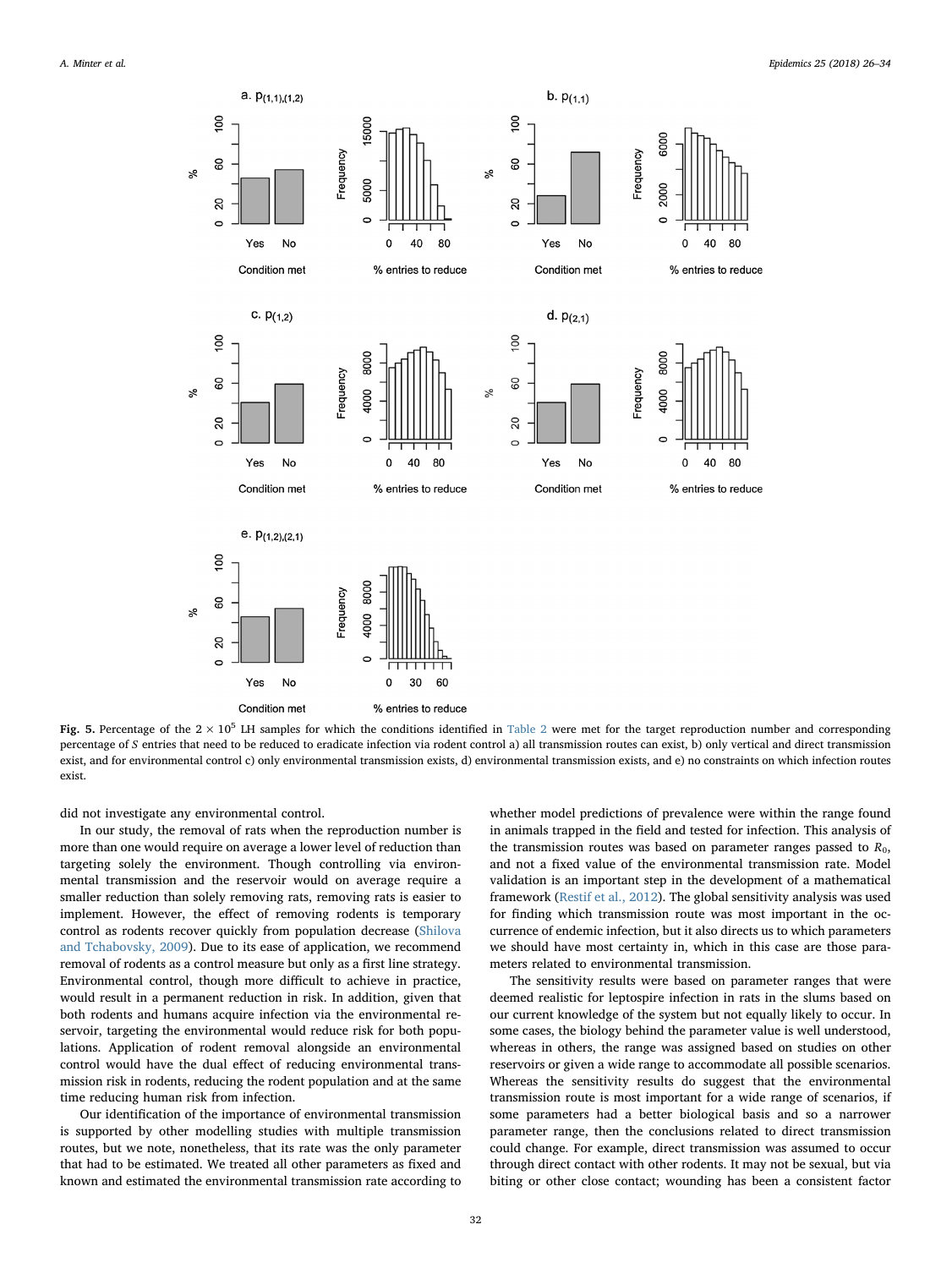associated with leptospiral prevalence among Norway rats in Salvador ([Costa et al., 2014a](#page-7-9); [Minter et al., 2017\)](#page-8-10). The value of the direct transmission basic reproduction number can be affected both by the rate of direct transmission and the average lifespan of a rat. Small variations in mortality rate by system are expected, but in general the mortality rate of rats in wild systems is high [\(Feng and Himsworth,](#page-7-10) [2014\)](#page-7-10) and thought not to differ much across different settings [\(Glass](#page-7-20) [et al., 1989\)](#page-7-20). The rate of direct transmission here was adopted from [Holt et al. \(2006\),](#page-7-14) as there are no existing quantitative studies on sexually transmitted leptospire infection in rats. We expect the contact rate of adult rats to remain constant, but the probability of successful infection and hence the sensitivity analysis results could change if we could confirm whether infection was sexual, biting, grooming, urine marking or a combination of these.

Rodent control strategies often fail to eradicate the population as rodents have shown resistance to rodenticide [\(Shilova and Tchabovsky,](#page-8-27) [2009\)](#page-8-27)and can recover from severe population decreases [\(Hein and](#page-7-24) [Jacob, 2015\)](#page-7-24). Environmental control will reduce infection in the rat population and also reduce human risk of leptospire infection. Our modelling approach has allowed us to characterize analytical expressions for the target reproduction numbers. The conditions of target reproduction numbers provide information as to when a control measure can be effective. For example, environmental control will only be effective when infection would otherwise not persist in the rodent population. Given these conditions, we were able to quantify the amount of reduction needed in the host population or environmental reservoir. However, ultimately, these numbers should be interpreted alongside both the cost and the feasibility of the different controls. For example, removal of rats may be easier to implement than the removal of leptospires in an urban slum setting. In addition, exploration of the time dependent effects of these controls should be explored in a more complex mathematical model framework. Future studies should incorporate the present work into these broader settings.

Urbanisation together with climate change is expected to increase the global incidence of leptospirosis ([Lau et al., 2010\)](#page-8-29). Incidence of ratborne zoonoses has increased with changes in climate and urbanisation ([Himsworth et al., 2013](#page-7-25)). To understand the infection dynamics within the Norway rat population a theoretical approach was taken. For controlling leptospire infection in the slums, removal of rats is easy to implement but does not have long lasting effects. Improved methods such as reducing the carrying capacity of the rodent population or combinations of rodent and environmental control must be considered. The target reproduction number provides a useful threshold of whether infection can be eradicated by applying different types of control. However, this approach does not take into account the success of such control measures, the effect of removing both susceptible and infected rats, or consider a non-constant application of control. A priority for future work is to explore the effects of controls applied at different timescales whilst accounting for cost and the effect on human risk of infection. Decisions regarding the best measures to control infection need to be based on numerical results, availability resources and ease of implementation. Approaches that utilise mathematical models of infection while accommodating for the difference in costs of multiple controls could be used to inform zoonotic control strategies.

#### Acknowledgements

We would like to thank Andy Fenton and Natasha Savage for their feedback during the model development. We would also like to thank Olivier Restif for his comments on the work, in particular the suggestion to reparameterise the rate of environmental transmission.

This work was supported by the Oswaldo Cruz Foundation and Secretariat of Health Surveillance, Brazilian Ministry of Health; the Wellcome Trust (102330/Z/13/Z); and a NSF-NIH grant from the Ecology and Evolution of Infection Diseases (EEID) program (1 R01 TW009504), NIH grants (5 R01 AI052473, 5 U01 AI088752, 1 R25 TW009338, 1 R01 AI121207, F31 AI114245) and by the Research and Policy for Infectious Disease Dynamics (RAPIDD) program of the Science and Technology Directorate (US Department of Homeland Security).

#### Appendix A. Supplementary data

Supplementary material related to this article can be found, in the online version, at doi: [https://doi.org/10.1016/j.epidem.2018.05.002.](https://doi.org/10.1016/j.epidem.2018.05.002)

#### References

- <span id="page-7-15"></span>Baca-Carrasco, D., Olmos, D., Barradas, I., 2015. A mathematical model for human and animal leptospirosis. J. Biol. Syst. 23 (supp01), S55–S65. [http://dx.doi.org/10.1142/](http://dx.doi.org/10.1142/S0218339015400057) [S0218339015400057](http://dx.doi.org/10.1142/S0218339015400057).
- <span id="page-7-19"></span>Bani-Yaghoub, M., et al., 2012. Reproduction numbers for infections with free-living pathogens growing in the environment. J. Biol. Dyn. 6 (2), 923–940. [http://dx.doi.](http://dx.doi.org/10.1080/17513758.2012.693206) [org/10.1080/17513758.2012.693206.](http://dx.doi.org/10.1080/17513758.2012.693206)
- <span id="page-7-16"></span>Begon, M., et al., 2002. A clarifi[cation of transmission terms in host-microparasite](http://refhub.elsevier.com/S1755-4365(17)30135-4/sbref0015) [models: numbers, densities and areas. Epidemiol. Infect. 129 \(1\), 147](http://refhub.elsevier.com/S1755-4365(17)30135-4/sbref0015)–153.
- <span id="page-7-11"></span>[Bharti, A.R., et al., 2003. Reviews Leptospirosis : a zoonotic disease of global importance.](http://refhub.elsevier.com/S1755-4365(17)30135-4/sbref0020) [Lancet 3 \(12\), 757](http://refhub.elsevier.com/S1755-4365(17)30135-4/sbref0020)–771.
- <span id="page-7-12"></span>[Bolles, R.C., 1960. Grooming behavior in the rat. J. Comp. Physiol. Psychol. 53 \(3\),](http://refhub.elsevier.com/S1755-4365(17)30135-4/sbref0025) 306–[310](http://refhub.elsevier.com/S1755-4365(17)30135-4/sbref0025).
- <span id="page-7-9"></span>Costa, F., Porter, F.H., et al., 2014a. Infections by Leptospira interrogans, Seoul Virus, and Bartonella spp. among Norway rats (Rattus norvegicus) from the urban slum environment in Brazil. Vector Borne Zoonotic Dis. 14 (1), 33–40. [http://dx.doi.org/10.1089/](http://dx.doi.org/10.1089/vbz.2013.1378) [vbz.2013.1378.](http://dx.doi.org/10.1089/vbz.2013.1378)
- <span id="page-7-8"></span>Costa, F., Ribeiro, G.S., et al., 2014b. Influence of household rat infestation on Leptospira transmission in the urban slum environment. PLoS Negl. Trop. Dis. 8 (12), e3338. <http://dx.doi.org/10.1371/journal.pntd.0003338>.
- <span id="page-7-2"></span>Costa, F., Hagan, J.E., et al., 2015a. Global morbidity and mortality of leptospirosis: a systematic review. PLoS Negl. Trop. Dis. 9 (9), e0003898. [http://dx.doi.org/10.](http://dx.doi.org/10.1371/journal.pntd.0003898) [1371/journal.pntd.0003898.](http://dx.doi.org/10.1371/journal.pntd.0003898)
- <span id="page-7-4"></span>Costa, F., Wunder, Ea., et al., 2015b. Patterns in Leptospira shedding in Norway rats (Rattus norvegicus) from Brazilian slum communities at high risk of disease transmission. PLoS Negl. Trop. Dis. 9 (6), e0003819. [http://dx.doi.org/10.1371/journal.](http://dx.doi.org/10.1371/journal.pntd.0003819) [pntd.0003819](http://dx.doi.org/10.1371/journal.pntd.0003819).
- <span id="page-7-22"></span>Costa, F., et al., 2017. Zoonotic and vector-borne diseases in urban slums: opportunities for intervention. Trends in Parasitology. Elsevier Ltd, pp. 1–3. [http://dx.doi.org/10.](http://dx.doi.org/10.1016/j.pt.2017.05.010) [1016/j.pt.2017.05.010](http://dx.doi.org/10.1016/j.pt.2017.05.010).
- <span id="page-7-17"></span>[Davis, D., 1953. The characteristics of rat populations. Q. Rev. Biol. 28 \(4\), 373](http://refhub.elsevier.com/S1755-4365(17)30135-4/sbref0055)–401.
- <span id="page-7-23"></span>Davis, S., Aksoy, S., Galvani, A., 2010. A global sensitivity analysis for African sleeping sickness. Parasitology 138 (4), 516–526. [http://dx.doi.org/10.1017/](http://dx.doi.org/10.1017/S0031182010001496.A) [S0031182010001496.A](http://dx.doi.org/10.1017/S0031182010001496.A).
- <span id="page-7-18"></span>[Diekmann, O., Heesterbeek, J., Metz, J., 1990. On the de](http://refhub.elsevier.com/S1755-4365(17)30135-4/sbref0065)finition and the computation of the basic reproduction ratio  $R_0$  [in models for infectious diseases in heterogeneous](http://refhub.elsevier.com/S1755-4365(17)30135-4/sbref0065) [populations. J. Math. Biol. 28 \(4\), 365](http://refhub.elsevier.com/S1755-4365(17)30135-4/sbref0065)–382.
- <span id="page-7-0"></span>[Ellis, W.A., 2015. Animal leptospirosis. Leptospira and Leptospirosis. Springer, pp.](http://refhub.elsevier.com/S1755-4365(17)30135-4/sbref0070) 99–[137.](http://refhub.elsevier.com/S1755-4365(17)30135-4/sbref0070)
- <span id="page-7-7"></span>Felzemburgh, R.D.M., et al., 2014. Prospective study of leptospirosis transmission in an Urban slum community: role of poor environment in repeated exposures to the leptospira agent. PLoS Negl. Trop. Dis. 8 (5), e2927. [http://dx.doi.org/10.1371/journal.](http://dx.doi.org/10.1371/journal.pntd.0002927) [pntd.0002927](http://dx.doi.org/10.1371/journal.pntd.0002927).
- <span id="page-7-10"></span>Feng, A.Y.T., Himsworth, C.G., 2014. The secret life of the city rat: a review of the ecology of urban Norway and black rats (Rattus norvegicus and Rattus Rattus). Urban Ecosyst. 17 (1), 149–162. <http://dx.doi.org/10.1007/s11252-013-0305-4>.
- <span id="page-7-20"></span>[Glass, G., et al., 1989. Comparative ecology and social interactions of Norway rat \(](http://refhub.elsevier.com/S1755-4365(17)30135-4/sbref0085)Rattus norvegicus[\) populations in Baltimore, Maryland. Occasional Papers of the Museum of](http://refhub.elsevier.com/S1755-4365(17)30135-4/sbref0085) [Natural History The University of Kansas. University of Kansas, pp. 1](http://refhub.elsevier.com/S1755-4365(17)30135-4/sbref0085)–33 (130).
- <span id="page-7-5"></span>Glass, G.E., et al., 2009. Trophic garnishes: cat-rat interactions in an urban environment. PLoS One 4 (6), e5794. <http://dx.doi.org/10.1371/journal.pone.0005794>.
- <span id="page-7-13"></span>[Grant, E.C., 1963. An analysis of the social behaviour of the male laboratory rat.](http://refhub.elsevier.com/S1755-4365(17)30135-4/sbref0095) [Behaviour 21 \(3/4\), 260](http://refhub.elsevier.com/S1755-4365(17)30135-4/sbref0095)–281.
- <span id="page-7-1"></span>Haake, D.A., Levett, P.N., 2015. Leptospirosis in humans. Leptospira and Leptospirosis. Springer, pp. 65–97. [http://dx.doi.org/10.1007/978-3-662-45059-8.](http://dx.doi.org/10.1007/978-3-662-45059-8)
- <span id="page-7-3"></span>Hagan, J.E., et al., 2016. Spatiotemporal determinants of Urban leptospirosis transmission: four-year prospective cohort study of slum residents in Brazil. PLoS Negl. Trop. Dis. 10 (1), 1–16. [http://dx.doi.org/10.1371/journal.pntd.0004275.](http://dx.doi.org/10.1371/journal.pntd.0004275)
- <span id="page-7-24"></span>Hein, S., Jacob, J., 2015. Recovery of small rodent populations after population collapse. Wildl. Res. 42 (2), 108–118. [http://dx.doi.org/10.1071/WR14165.](http://dx.doi.org/10.1071/WR14165)
- <span id="page-7-25"></span>Himsworth, C.G., et al., 2013. Rats, cities, people, and pathogens: a systematic review and narrative synthesis of literature regarding the ecology of rat-associated zoonoses in urban centers. Vector Borne Zoonotic Dis. 13 (6). [http://dx.doi.org/10.1089/vbz.](http://dx.doi.org/10.1089/vbz.2012.1195) [2012.1195](http://dx.doi.org/10.1089/vbz.2012.1195).
- <span id="page-7-14"></span>Holt, J., Davis, S., Leirs, H., 2006. A model of leptospirosis infection in an African rodent to determine risk to humans: seasonal fluctuations and the impact of rodent control. Acta Trop. 99 (2), 218–225. [http://dx.doi.org/10.1016/j.actatropica.2006.08.003.](http://dx.doi.org/10.1016/j.actatropica.2006.08.003)
- <span id="page-7-21"></span>Jansen, M.J.W., 1999. Analysis of variance designs for model output. Comput. Phys. Commun. 117 (1–2), 35–43. [http://dx.doi.org/10.1016/S0010-4655\(98\)00154-4.](http://dx.doi.org/10.1016/S0010-4655(98)00154-4)
- <span id="page-7-6"></span>Kajdacsi, B., et al., 2013. Urban population genetics of slum-dwelling rats (Rattus norvegicus) in Salvador, Brazil. Mol. Ecol. 22 (20), 5056–5070. [http://dx.doi.org/10.](http://dx.doi.org/10.1038/nm1295-1237)